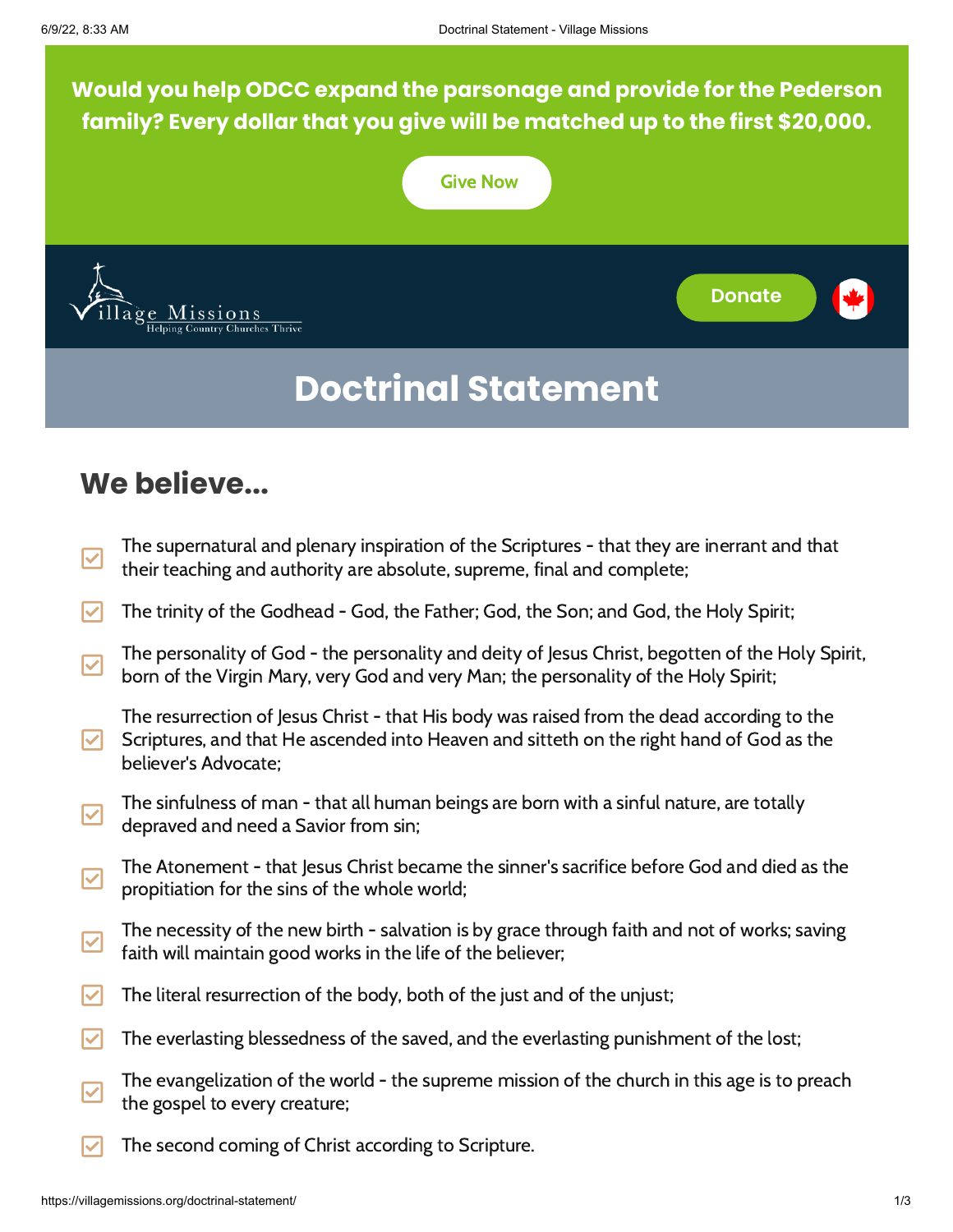### **CONNECT WITH US**

Want to get in touch? Give us a ring, email us, or send us a [message.](https://villagemissions.org/contact-us/)

[503.623.4107](tel:+1.503.623.4107)

696 E. Ellendale Avenue P.O. Box 197 Dallas, OR 97338-0197



**Pray With Us**

## **EXPLORE OUR SITES & STRATEGIC PARTNERSHIPS**

Village [Missions](https://villagemissions.ca/) Canada Village Missions [Churches](https://vmchurches.org/) Country Church [Scramble](https://countrychurchscramble.com/) Village [Missions](https://auctions.villagemissions.org/) Store Rural Ministry [Conference](https://ruralministryconference.org/) Contenders [Discipleship](https://vmcontenders.org/) Initiative Rural Ministry [Leadership](https://www.ruralministry.net/) The [Forgotten](https://glenndaman.com/) Church Book Strategic [Partnerships](https://villagemissions.org/strategic-partnerships/)

### **GET INVOLVED**

[Become](https://villagemissions.org/country-matters/#prayer) a Prayer Partner Get Country Matters [Magazine](https://villagemissions.org/country-matters/) Apply for an [Internship](https://villagemissions.org/pastor-employment-opportunities/) Apply to be a [Pastor](https://villagemissions.org/full-time-missionary-pastor/) [Transition](https://villagemissions.org/second-career/) from Your Career Pastor [Appreciation](https://villagemissions.org/pastor-appreciation/)